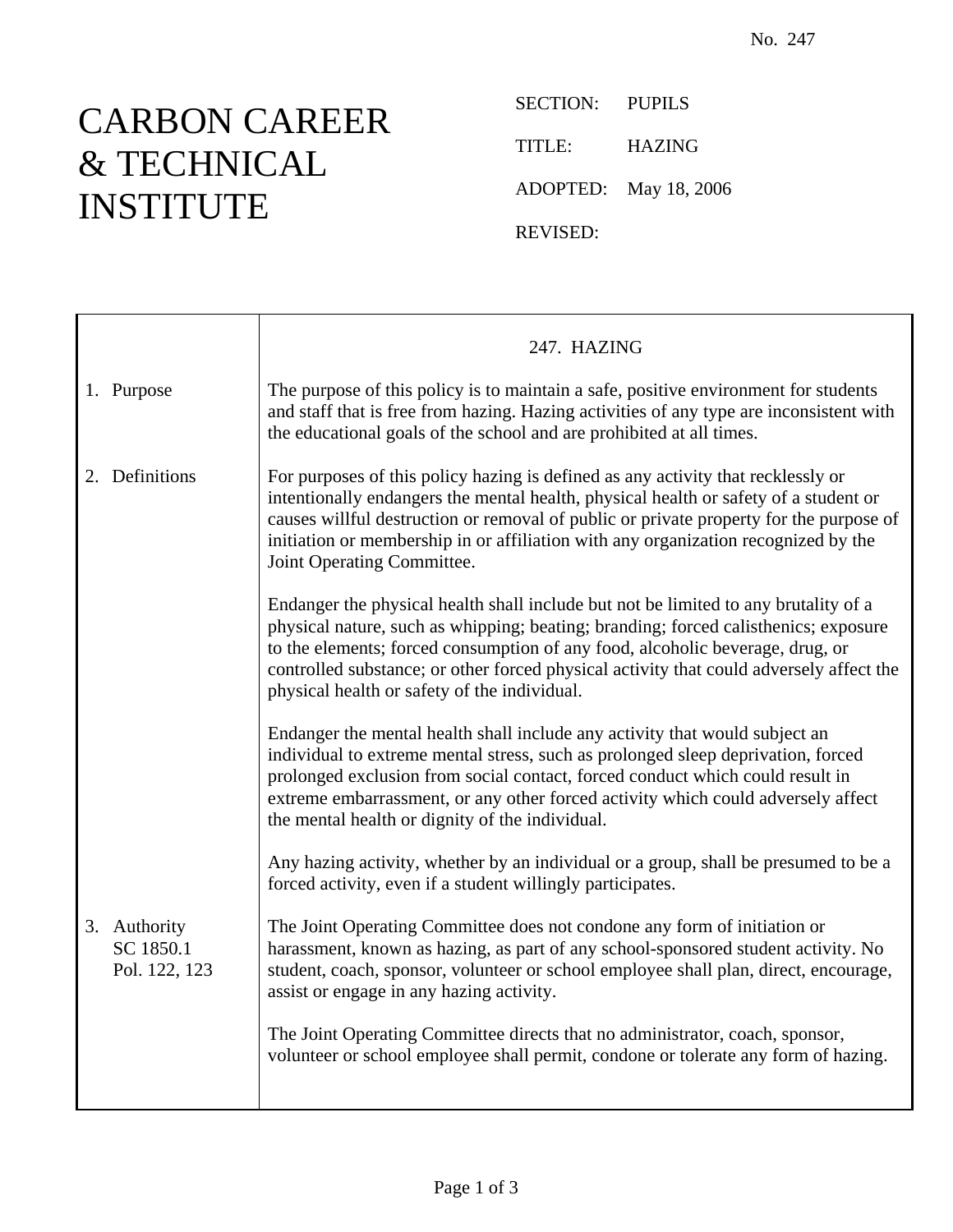|                                       | The school will investigate all complaints of hazing and will administer appropriate<br>discipline to any individual who violates this policy.                                                                                                                                                                                                                             |
|---------------------------------------|----------------------------------------------------------------------------------------------------------------------------------------------------------------------------------------------------------------------------------------------------------------------------------------------------------------------------------------------------------------------------|
|                                       | The Joint Operating Committee encourages students who have been subjected to<br>hazing to promptly report such incidents to the building administrator.                                                                                                                                                                                                                    |
| Delegation of<br>4.<br>Responsibility | The building administrator shall investigate promptly all complaints of hazing and<br>administer appropriate discipline to any individual who violates this policy.                                                                                                                                                                                                        |
|                                       | Students, administrators, coaches, sponsors, volunteers, and school employees shall<br>be alert to incidents of hazing and shall report such conduct to the building<br>administrator.                                                                                                                                                                                     |
|                                       | The school shall annually inform students, parents/guardians, coaches, sponsors,<br>volunteers and staff that hazing of students is prohibited, by means of:                                                                                                                                                                                                               |
|                                       | 1. Distribution of written policy.                                                                                                                                                                                                                                                                                                                                         |
|                                       | 2. Publication in handbooks.                                                                                                                                                                                                                                                                                                                                               |
|                                       | Verbal instructions by the coach or sponsor at the start of the season or program.<br>3.                                                                                                                                                                                                                                                                                   |
| Guidelines<br>5.                      | <b>Complaint Procedure</b>                                                                                                                                                                                                                                                                                                                                                 |
|                                       | When a student believes that s/he has been subject to hazing, the student shall<br>1.<br>promptly report the incident, orally or in writing, to the building administrator.                                                                                                                                                                                                |
|                                       | The building administrator shall conduct a timely, impartial, thorough, and<br>2.<br>comprehensive investigation of the alleged hazing.                                                                                                                                                                                                                                    |
|                                       | The building administrator shall prepare a written report summarizing the<br>3.<br>investigation and recommending disposition of the complaint. Copies of the<br>report shall be provided to the complainant, the accused, and others directly<br>involved, as appropriate.                                                                                                |
|                                       | If the investigation results in a substantiated finding of hazing, the building<br>4.<br>administrator shall recommend appropriate disciplinary action, as circumstances<br>warrant, in accordance with the Code of Conduct. Additionally, the student may<br>be subject to disciplinary action by the coach or sponsor, up to and including<br>removal from the activity. |
|                                       | If the investigation results in a substantiated finding that a coach or sponsor affiliated<br>with the activity planned, directed, encouraged, assisted, condoned or ignored any<br>form of hazing, s/he will be disciplined appropriately. Discipline could include<br>dismissal from the position as coach or sponsor.                                                   |